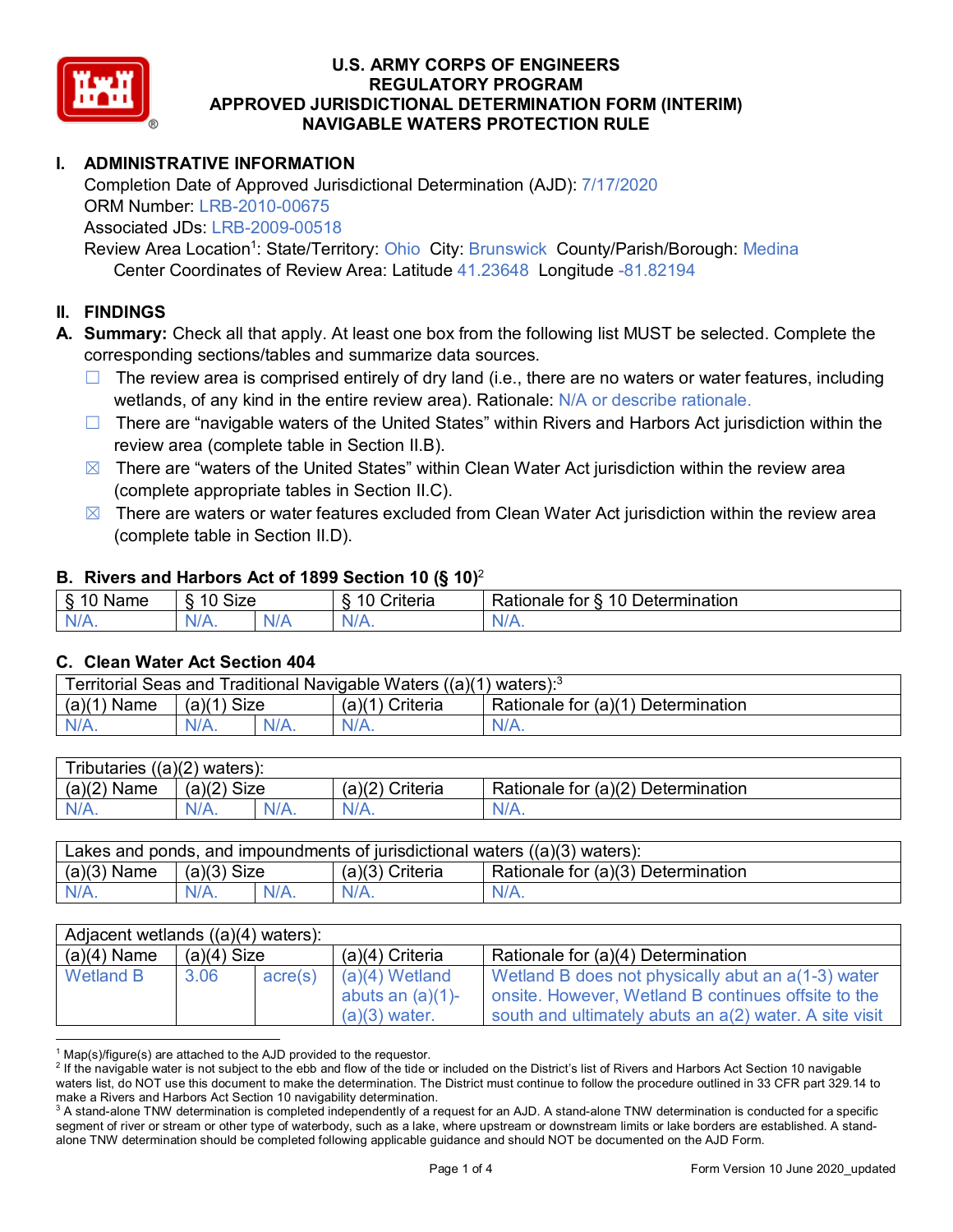

|               | Adjacent wetlands ((a)(4) waters): |                   |                                                                                                                                                                                                                                                                                                                                                                                     |  |  |
|---------------|------------------------------------|-------------------|-------------------------------------------------------------------------------------------------------------------------------------------------------------------------------------------------------------------------------------------------------------------------------------------------------------------------------------------------------------------------------------|--|--|
| $(a)(4)$ Name | $(a)(4)$ Size                      | $(a)(4)$ Criteria | Rationale for (a)(4) Determination                                                                                                                                                                                                                                                                                                                                                  |  |  |
|               |                                    |                   | conducted in 2009 on the parcel immediately south<br>of the subject site was documented in a PJD (LRB-<br>2009-00518) which showed the extension of<br>Wetland B to the south on the adjacent parcel, and<br>continuing south to a USGS blue-line stream.<br>Therefore, it has been determined that Wetland B<br>does abut an $a(2)$ water and is thus an adjacent $a(4)$<br>water. |  |  |

# **D. Excluded Waters or Features**

| Excluded waters $((b)(1) - (b)(12))$ : <sup>4</sup> |                       |                  |                                    |                                                                                                                                                                                                                                                                                                                                                 |  |
|-----------------------------------------------------|-----------------------|------------------|------------------------------------|-------------------------------------------------------------------------------------------------------------------------------------------------------------------------------------------------------------------------------------------------------------------------------------------------------------------------------------------------|--|
| <b>Exclusion Name</b>                               | <b>Exclusion Size</b> |                  | Exclusion <sup>5</sup>             | <b>Rationale for Exclusion Determination</b>                                                                                                                                                                                                                                                                                                    |  |
| Wetland A and                                       | 1.51                  | $\text{acre}(s)$ | $(b)(1)$ Non-<br>adjacent wetland. | Wetlands A and C are located entirely onsite.<br>They were circumnavigated and the only<br>observed connection to an a(1-3) water is<br>Ephemeral Channel #1 (please see below for<br>discussion on Ephemeral Channel #1). Since the<br>stream channels themselves were determined to<br>be excluded, these wetlands are excluded under<br>b(1) |  |

| Excluded waters $((b)(1) - (b)(12))$ : <sup>6</sup> |                       |                |                                                                                                   |                                                                                                                                                                                                                                                                                                                                                                                                                                                                                                                                                                                                                                                                                                                                                                                                           |  |
|-----------------------------------------------------|-----------------------|----------------|---------------------------------------------------------------------------------------------------|-----------------------------------------------------------------------------------------------------------------------------------------------------------------------------------------------------------------------------------------------------------------------------------------------------------------------------------------------------------------------------------------------------------------------------------------------------------------------------------------------------------------------------------------------------------------------------------------------------------------------------------------------------------------------------------------------------------------------------------------------------------------------------------------------------------|--|
| <b>Exclusion Name</b>                               | <b>Exclusion Size</b> |                | Exclusion <sup>7</sup>                                                                            | Rationale for Exclusion Determination                                                                                                                                                                                                                                                                                                                                                                                                                                                                                                                                                                                                                                                                                                                                                                     |  |
| <b>Ephemeral</b><br>Channel #1 and<br>#2            | 627                   | linear<br>feet | (b)(3) Ephemeral<br>feature, including<br>an ephemeral<br>stream, swale,<br>gully, rill, or pool. | Ephemeral Channels #1 and #2 were observed<br>to be ephemeral stream channels. This was<br>based on a combination of the following -<br>channel size, observed substrate, lack of flow,<br>and absence of groundwater. Each channel was<br>approximately 3 feet in width, with silt to sandy<br>substrate – which can be evidence of infrequent<br>flow. There was no observed flow (despite the<br>fact that the visit was conducted during a wetter<br>than normal period (see Typical Year<br>Assessment below)), and it was determined that<br>the entire watershed size is 1-2 acres so unless<br>groundwater is present there is not a sufficient<br>amount of precipitation to make the stream<br>intermittent or perennial. While onsite, Corps<br>staff walked the length of the stream channels |  |

 <sup>4</sup> Some excluded waters, such as (b)(2) and (b)(4), may not be specifically identified on the AJD form unless a requestor specifically asks a Corps district to do so. Corps districts may, in case-by-case instances, choose to identify some or all of these waters within the review area.

 $5$  Because of the broad nature of the (b)(1) exclusion and in an effort to collect data on specific types of waters that would be covered by the (b)(1) exclusion, four sub-categories of (b)(1) exclusions were administratively created for the purposes of the AJD Form. These four sub-categories are not new exclusions, but are simply administrative distinctions and remain (b)(1) exclusions as defined by the NWPR.

 $6$  Some excluded waters, such as (b)(2) and (b)(4), may not be specifically identified on the AJD form unless a requestor specifically asks a Corps district to do so. Corps districts may, in case-by-case instances, choose to identify some or all of these waters within the review area.

<sup>&</sup>lt;sup>7</sup> Because of the broad nature of the (b)(1) exclusion and in an effort to collect data on specific types of waters that would be covered by the (b)(1) exclusion, four sub-categories of (b)(1) exclusions were administratively created for the purposes of the AJD Form. These four sub-categories are not new exclusions, but are simply administrative distinctions and remain (b)(1) exclusions as defined by the NWPR.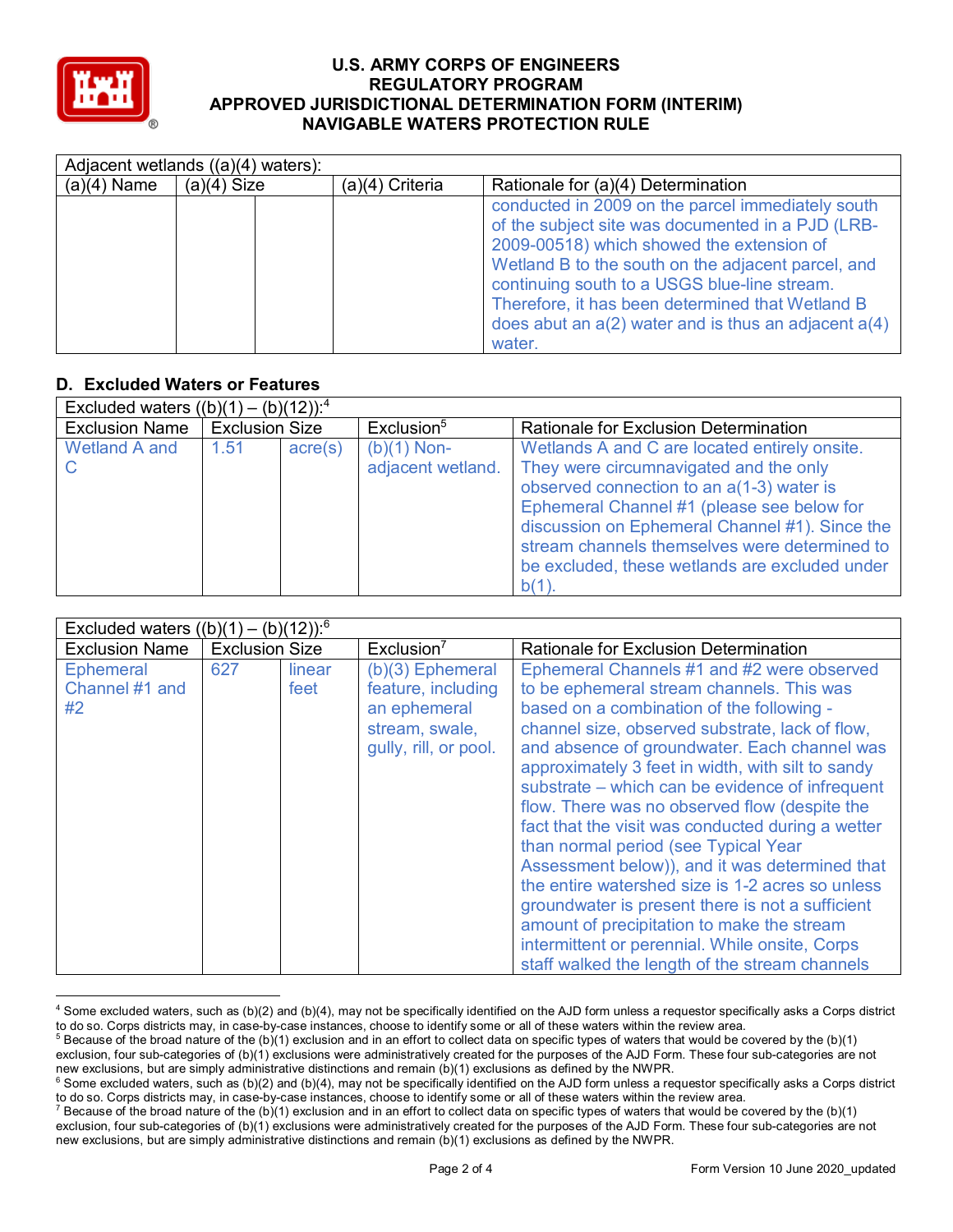

| Excluded waters $((b)(1) - (b)(12))$ : <sup>6</sup> |                       |                        |                                                                                                                                                                                                                                                                                                                                                                                                                                                                                                                                                                                                                                                                                                                                                                                                                        |
|-----------------------------------------------------|-----------------------|------------------------|------------------------------------------------------------------------------------------------------------------------------------------------------------------------------------------------------------------------------------------------------------------------------------------------------------------------------------------------------------------------------------------------------------------------------------------------------------------------------------------------------------------------------------------------------------------------------------------------------------------------------------------------------------------------------------------------------------------------------------------------------------------------------------------------------------------------|
| <b>Exclusion Name</b>                               | <b>Exclusion Size</b> | Exclusion <sup>7</sup> | <b>Rationale for Exclusion Determination</b>                                                                                                                                                                                                                                                                                                                                                                                                                                                                                                                                                                                                                                                                                                                                                                           |
|                                                     |                       |                        | looking for evidence of groundwater influence -<br>none were observed. There were no observed<br>seeps or springs, and topography is relatively flat<br>so none would be expected. In addition,<br>vegetation (i.e. skunk cabbage, royal fern) that<br>are most commonly observed in areas of<br>groundwater influence were not observed onsite.<br>Therefore, it was determined there is no<br>groundwater influence and hydrology is strictly<br>from precipitation. In addition, to confirm onsite<br>observations the Medina, OH 7.5 min USGS<br>Quad was reviewed to determine<br>presence/absence of onsite stream channels.<br>The USGS quad does not identify any stream<br>channel onsite. Thus, based on the above, it was<br>determined that both onsite stream channels are<br>excluded ephemeral streams. |

# **III. SUPPORTING INFORMATION**

- **A. Select/enter all resources** that were used to aid in this determination and attach data/maps to this document and/or references/citations in the administrative record, as appropriate.
	- $\Box$  Information submitted by, or on behalf of, the applicant/consultant: Title(s) and date(s) This information is sufficient for purposes of this AJD. Rationale: N/A
	- $\Box$  Data sheets prepared by the Corps: Title(s) and/or date(s).
	- $\Box$  Photographs: Select. Title(s) and/or date(s).
	- $\boxtimes$  Corps site visit(s) conducted on: June 20, 2019
	- ☐ Previous Jurisdictional Determinations (AJDs or PJDs): ORM Number(s) and date(s).
	- ☐ Antecedent Precipitation Tool: *provide detailed discussion in Section III.B*.
	- ☐ USDA NRCS Soil Survey: Title(s) and/or date(s).
	- $\Box$  USFWS NWI maps: Title(s) and/or date(s).
	- $\boxtimes$  USGS topographic maps: Medina, OH 7.5 min

| Data Source (select)              | Name and/or date and other relevant information |
|-----------------------------------|-------------------------------------------------|
| <b>USGS Sources</b>               | Medina, OH 7.5 min                              |
| <b>USDA Sources</b>               | $N/A$ .                                         |
| <b>NOAA Sources</b>               | $N/A$ .                                         |
| <b>USACE Sources</b>              | $N/A$ .                                         |
| <b>State/Local/Tribal Sources</b> | N/A                                             |
| <b>Other Sources</b>              | $N/A$ .                                         |

# **Other data sources used to aid in this determination:**

**B. Typical year assessment(s):** The Antecedent Precipitation Tool (APT) was run to determine climatologic conditions at the time of the June 20, 2019 site visit. The APT indicates that the site visit was conducted